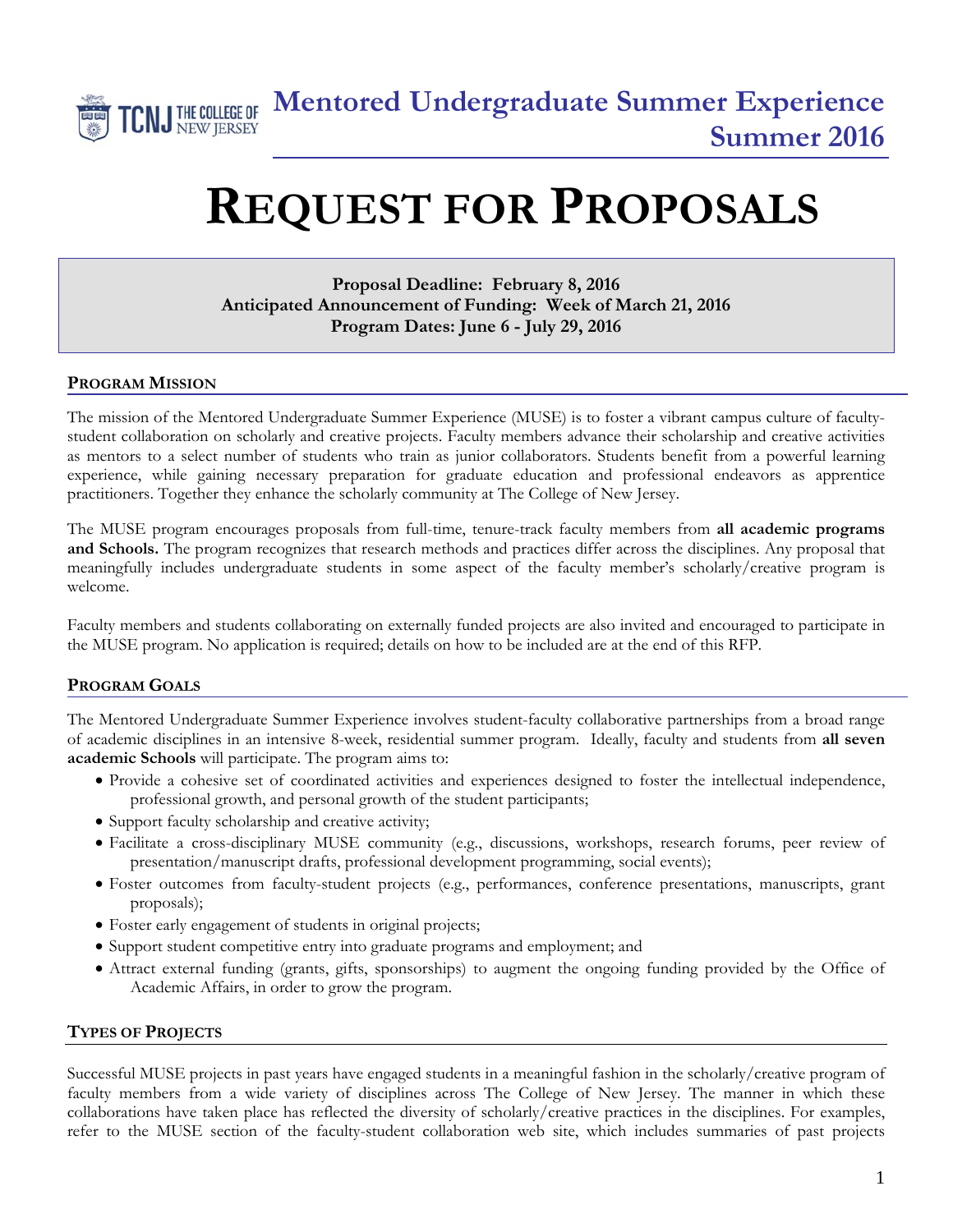(http://fscollab.pages.tcnj.edu/muse). Applications can propose any project that will support the faculty member's scholarly/creative program while also fostering student learning and intellectual independence.

#### **PROGRAM STRUCTURE**

**Timeline:** The 2016 MUSE program will begin on June 6 and run through July 29, 2016. Faculty and students should be available to train collaboratively during the majority of this 8-week time period and generally should not plan extended absences from campus during the program. However, some projects may require extensive off-campus training; this should be explained in the proposal and, when possible, an effort should be made by the faculty member and student(s) to be on campus regularly for community activities.

**Faculty:** Each faculty mentor will sponsor up to two students to collaborate on a scholarly or creative project. Faculty mentors will receive a stipend of \$1,000 to train their student collaborator(s) and may also apply for up to \$500 in projectrelated expenses. Mentors should plan to attend and participate in MUSE community activities as their schedules allow, and attend mentor meetings. Faculty mentors may teach summer classes; however, their schedule should provide ample time to advance the proposed project, deeply engage their student mentee(s), and participate in MUSE community activities. By February 1, 2017, funded faculty members are required to submit a brief report of their accomplishments during the MUSE program to the Director (fscollab@tcnj.edu). Faculty are also required to provide a pdf of their final MUSE poster or oral presentation for archiving at TCNJ Library's Institutional Repository. (*Note*: These materials will be made accessible online through the repository only if MUSE students sign a FERPA [Family Education Rights and Privacy Act] waiver form and consent to their release. By default, poster or oral presentations will be archived solely within the TCNJ network; mentors may elect to make these materials publicly available, at the mentor's request.) Information about uploading the poster/oral presentation will be sent to mentors at the end of the 2016 MUSE program.

**Students**: Students will train full-time with their faculty mentors for the 8 week period from June 6 - July 29, 2016. Students will receive a research stipend of \$2,500 plus on-campus housing (worth \$1,616 per student for the eight weeks). MUSE students will be housed together and will have the opportunity to participate in community-building social activities and trips in the evenings and on weekends, coordinated by a student committee. Meals are not included (students may purchase meals in the Student Center and use kitchen facilities available in the dormitory and approved appliances in their rooms). The coordinated activities associated with housing are an important aspect of the MUSE community and program, so students are strongly encouraged to live on campus. However, some students may have reasons to opt out of the oncampus housing, in which case the student receives only the \$2,500 stipend. Because housing is a significant expense for the MUSE program, students who request the on-campus housing must fully intend to live on campus all week for the duration of the program. Students participating in MUSE will be required to 1) train full-time on their MUSE project during the 8-week period as agreed with their faculty mentor prior to the end of the spring semester, 2) participate in MUSE community activities when possible, 3) prepare a final abstract and presentation of their project for an end-ofprogram event, 4) deliver a presentation at TCNJ's annual College-wide Celebration of Student Achievement in the spring of 2017, 5) deliver other department-based, school-based, and off-campus conference presentations as determined in consultation with their mentors, and 6) complete evaluations of their summer experience.

**Community Activities**: Students and mentors who receive funding are encouraged to participate in cross-disciplinary MUSE community activities as their project schedules allow. The Director of Faculty-Student Scholarly and Creative Collaborative Activity will be responsible for organizing these activities, with input from mentors and students. These activities will consist of:

- **Community Lunches:** The community will meet for presentations and discussions over lunch (provided) on general topics such as networking, resume preparation, publicity, awards, and presentations to a lay audience. Participation at the opening and closing lunches are strongly encouraged (Monday, June 6, 2016, and Thursday, July 28, 2016).
- **Informal Meetings:** Funding will be provided to purchase group breakfast so that related fields can meet on a weekly basis to discuss their needs and issues (tentatively Mondays at 9:00 am). The discussions, developed by the participants, can include topics such as reading the primary literature, writing, ethics, graduate schools, poster preparation, and careers.
- **Networking Activities:** Opportunities to network with no particular learning agenda, such as ice cream socials, sports, and weekend/evening activities. Activities will be planned just for students, just for faculty, and community wide.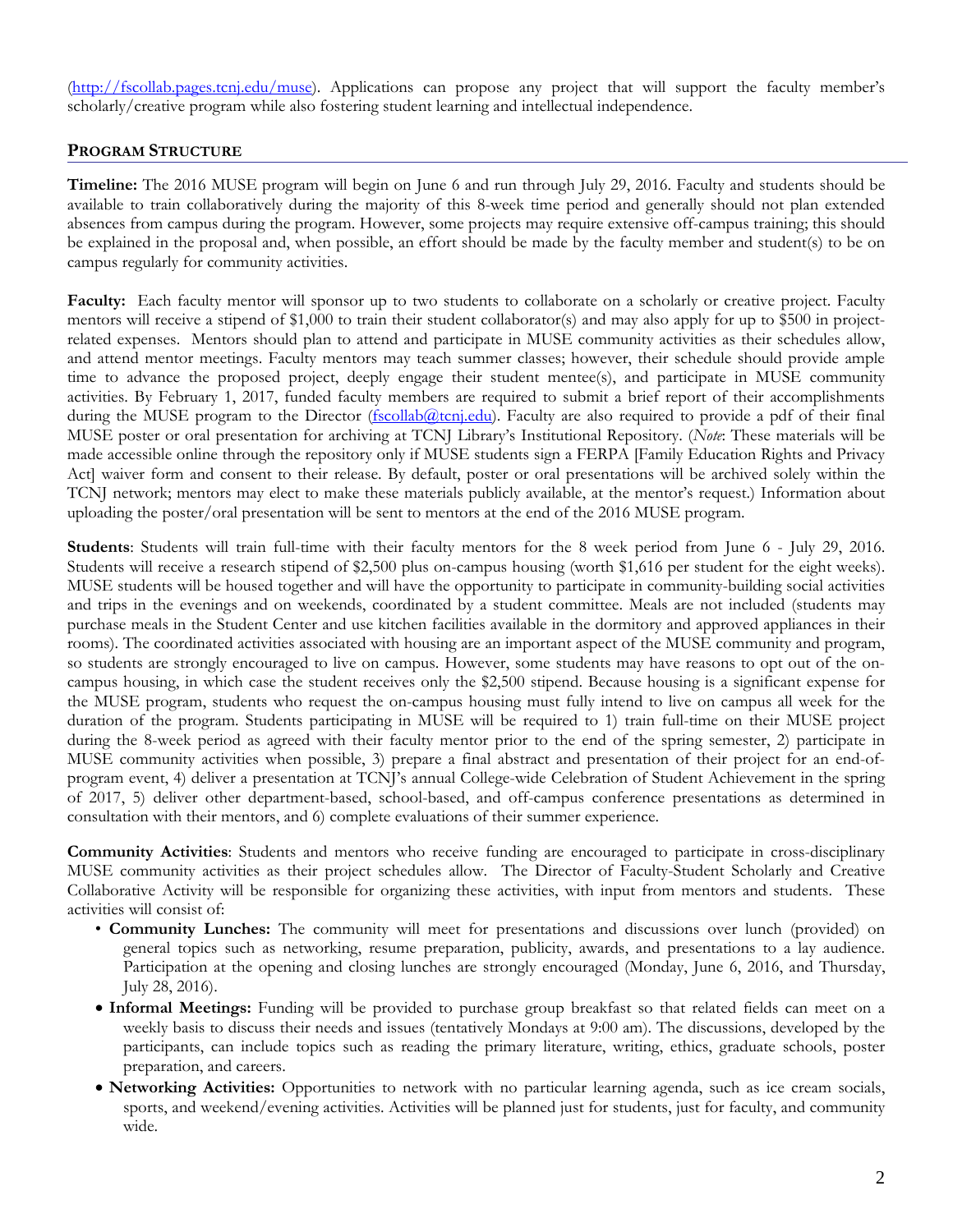- **End-of-program celebration:** Students will present their scholarly achievements at a campus-wide poster session at some point during the first three weeks of Fall Semester (Tentatively, September 13, 2016 from 12:30 to 1:30 pm).
- **Post-program event:** An opportunity during the following academic year to reunite and publicize MUSE projects in the greater TCNJ community.

#### **APPLICATION PROCESS**

Faculty members will submit proposals for MUSE by 9:00 am, Monday, February 1, 2016 to the Faculty-Student Collaboration Award Committee for review and recommendation to the Provost via an online process.

SUBMIT YOUR ELECTRONIC COPY OF YOUR APPLICATION AS A *SINGLE PDF* USING THE FOLLOWING QUALTRICS LINK: https://tcnj.qualtrics.com//SE/?SID=SV\_2rv0Xr2tJLYhDnv

Previous to the submission, the faculty will select the participating students, and append the selected student application materials to the faculty proposal. Therefore, the process has two steps: 1) selection of students by the faculty, and 2) submission of the complete proposal.

A variety of funded proposals are available for viewing at http://fscollab.pages.tcnj.edu/muse, and there will be a MUSE proposal workshops on Tuesday, December 8, 2015, from 11:00 am to 12 pm in Social Science Building 105. In addition, the MUSE Director, Jarret Crawford, will be available for faculty proposal consultation by appointment (crawford@tcnj.edu).

#### **Step 1. Selection of students by faculty**

Each Department with faculty members who are interested in participating in MUSE should determine a method for recruiting and selecting students. It should be fair, equitable, and mindful of student diversity (e.g., in terms of number of years at TCNJ, gender, and race/ethnicity) while also providing excellent matches between faculty and student interests. In some cases, an individual faculty member will wish to collaborate with a particular student; in other cases the opportunity will be open to any student and the faculty will need to select from a group of student applicants. In either case, the student(s) must complete the *Student Application*. The faculty mentors can use this either to confirm the pre-selected students' readiness for the summer project or as the basis for selection. Selection criteria must include qualifications and interests of the student(s) and readiness for a full-immersion experience. Mentor(s) and student(s) should discuss their expectations and how they will interact during the summer. MUSE is appropriate as a first collaborative experience for students, so participation by rising sophomores is encouraged. If two students are requested, it may be very effective to include one more experienced student who can peer-mentor a less experienced student. Grade information should be used only to confirm that a student has a 2.0 or higher GPA, not as a primary criterion for selection. [**Note:** students should be committed to participation if they are selected. However, in the event that a student's plans change and a different student must be chosen by the faculty mentor as a replacement, the new student's application must be forwarded to the MUSE Director immediately].

**Student Application** 

- **Student information:** name, email address, PAWS ID, major, year in school, number of completed course credits, expected graduation date, and overall GPA and in-major GPA (minimum 2.0 required for both), and whether or not on-campus housing is requested.
- **Student statement:** (One single-spaced page per student maximum, 1 inch margins, Times New Roman 12 pt font).Each student should prepare and submit a brief description that addresses 1) how participation in MUSE will contribute to the student's academic and career goals; 2) the student's qualifications to train on the project as a junior collaborator; 3) the student's related experience in the classroom, lab, or studio, and/or in past research, internships, practicums, competitions, or performances, 4) what (if any) relevant discussions the student has had with the faculty mentor about the project and mentoring plan; and 5) an explanation of the student's interest in the specific project (for applications in which the student is pre-selected by a particular faculty applicant).

#### **Step 2. Faculty Proposal and Submission**. The proposal must follow this format; **otherwise it will not be reviewed**.

 **Cover page:** name, faculty email, professional title, tenure status, number of years at TCNJ, department, title(s) of project(s), names of student collaborator(s) (1-2), email address(es) of student(s), requested dollar amount, whether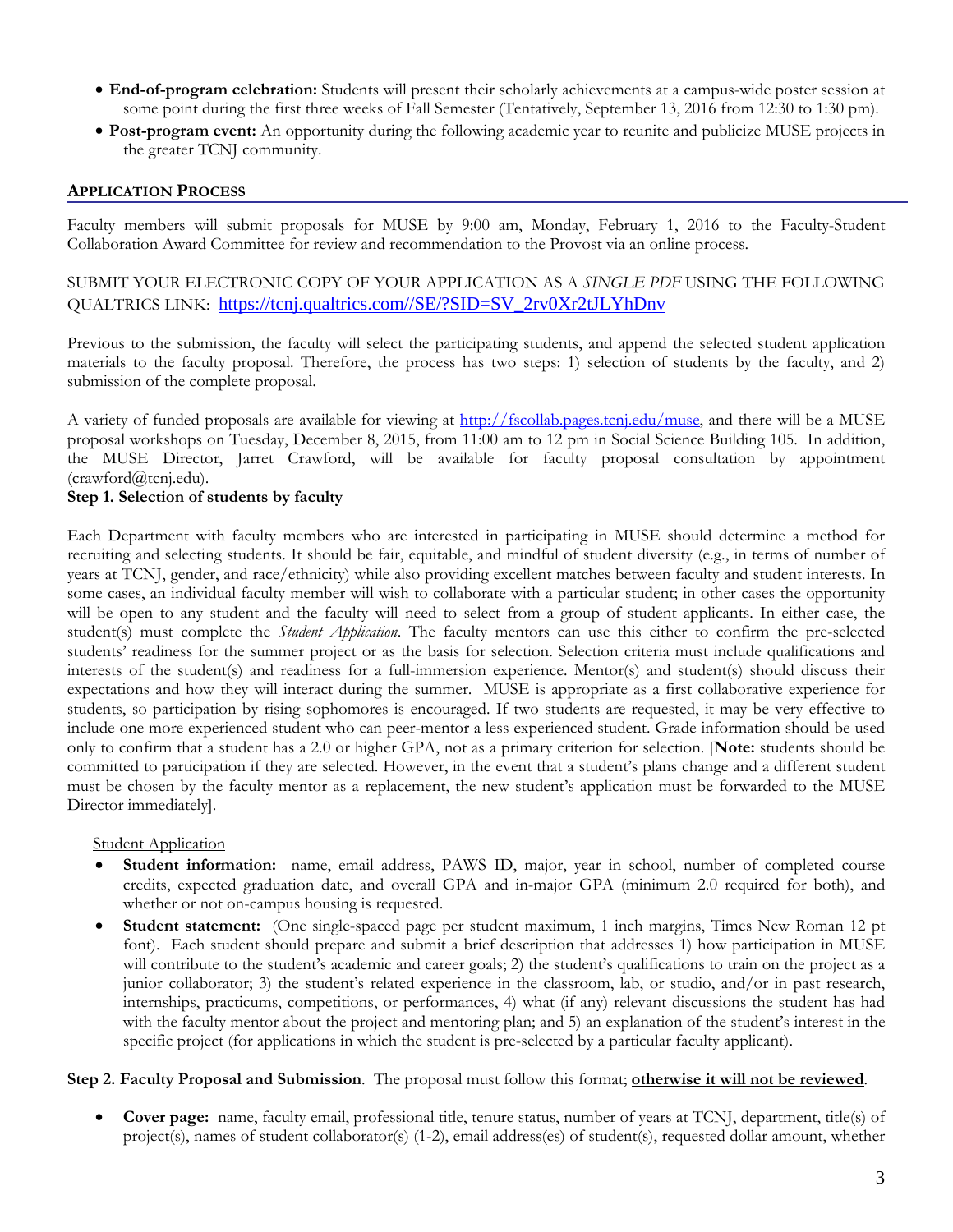approval by IACUC (certain animal studies) or IRB (human subjects) is needed, and date of most recent MUSE award funded by Academic Affairs. [NOTE: notice of IACUC or IRB approval should be forwarded to Jarret Crawford at crawford@tcnj.edu, by March 20, 2016]. The Qualtrics survey will ask for similar information.

 **Project and Learning Plan:** Up to two single-spaced pages maximum per proposal (*proposals that include more than one specific project are still limited to two pages total*), 1 inch margins, Times New Roman 12 pt font, with three titled sections:

**I) Intellectual Merit** – Describe the ideas, goals, and methods of the scholarly/creative project(s) you and your student(s) will be conducting, its importance to your discipline, and an indication of the eventual scholarly/creative outcomes of the project. Explain the feasibility of doing this training within the eight week program (a timeline may be helpful). If the project is related to an externally funded project, explain how additional MUSE funding is necessary and will enhance the project. If the project is separate but related to that of another faculty member who is applying to MUSE, highlight the connection between the related projects. The proposal will be read by colleagues who are not specialists in your discipline, so be certain to use non-technical language that is accessible to any educated lay person; this will benefit your review.

**II) Role of Student(s) and Mentor** – Describe, *in detail*, the nature of student engagement in the project(s), the relationship between the mentor's scholarly and creative agenda and the student's project, the learning objectives for the student, and relevant mentoring approaches and strategies to be used to achieve the learning and scholarly/creative objectives. Please be as specific as possible about the scope of student activities and skills that will be developed during the summer experience. No one model for faculty-student collaboration is expected, since the models will vary across the various disciplines; however, the mentor must clearly explain how the proposed model will work, is appropriate for the particular discipline, and will deeply engages the student(s) for the eight week program. Please provide a rationale for why one or two students are requested. If more than one student is requested, the faculty mentor must justify how the project(s) is/are significantly enhanced by the participation of multiple students.

**III) Broader Impacts** – Clearly explain how participation in the summer program will be a pivotal experience for the mentor and/or student(s), and/or will diversify faculty-student collaboration at TCNJ by broadening participation. Examples may include whether (and in what manner) the faculty applicant is re-engaging in a scholarly/creative area and/or student mentorship; or whether the faculty mentor is new to student engagement at TCNJ; whether the faculty is pre-tenure; or whether the student is a first-generation college student or belongs to a group that is underrepresented in the discipline (please explain); or how the students' future plans will be supported by the MUSE activity; or whether faculty-student collaboration in this discipline is historically underrepresented in the MUSE program. Examine the rubric to determine specific items to include in the Broader Impact section.

**Special Instructions for Collaborative, Inter- or Multi-disciplinary Projects:** Multiple faculty members who are proposing to engage collaboratively on a single interdisciplinary or multidisciplinary project should submit one joint proposal that follows the format described above, with these alterations:

a) The Cover Page must include the information for each collaborating faculty member,

b) The Project and Learning Plan may be up to three pages, and *must include an additional section IV* (within the 3 page limit) describing the collaborative nature of the project, including the specific, necessary roles of each faculty member and their students, and how the faculty members will jointly mentor the student(s). Such joint projects must have at least a 1:1 faculty-student ratio.

**Required Appendices:** 

**I) Faculty Vita:** Provide a professional CV of scholarly and creative work, and *specifically highlight* information about experience and outcomes in mentoring students in scholarly/creative activity.

**II) Budget:** Provide a brief itemized budget, as follows:

- a) Student stipend: \$2,500 per student.
- b) Student housing, if requested: \$1,616 per student.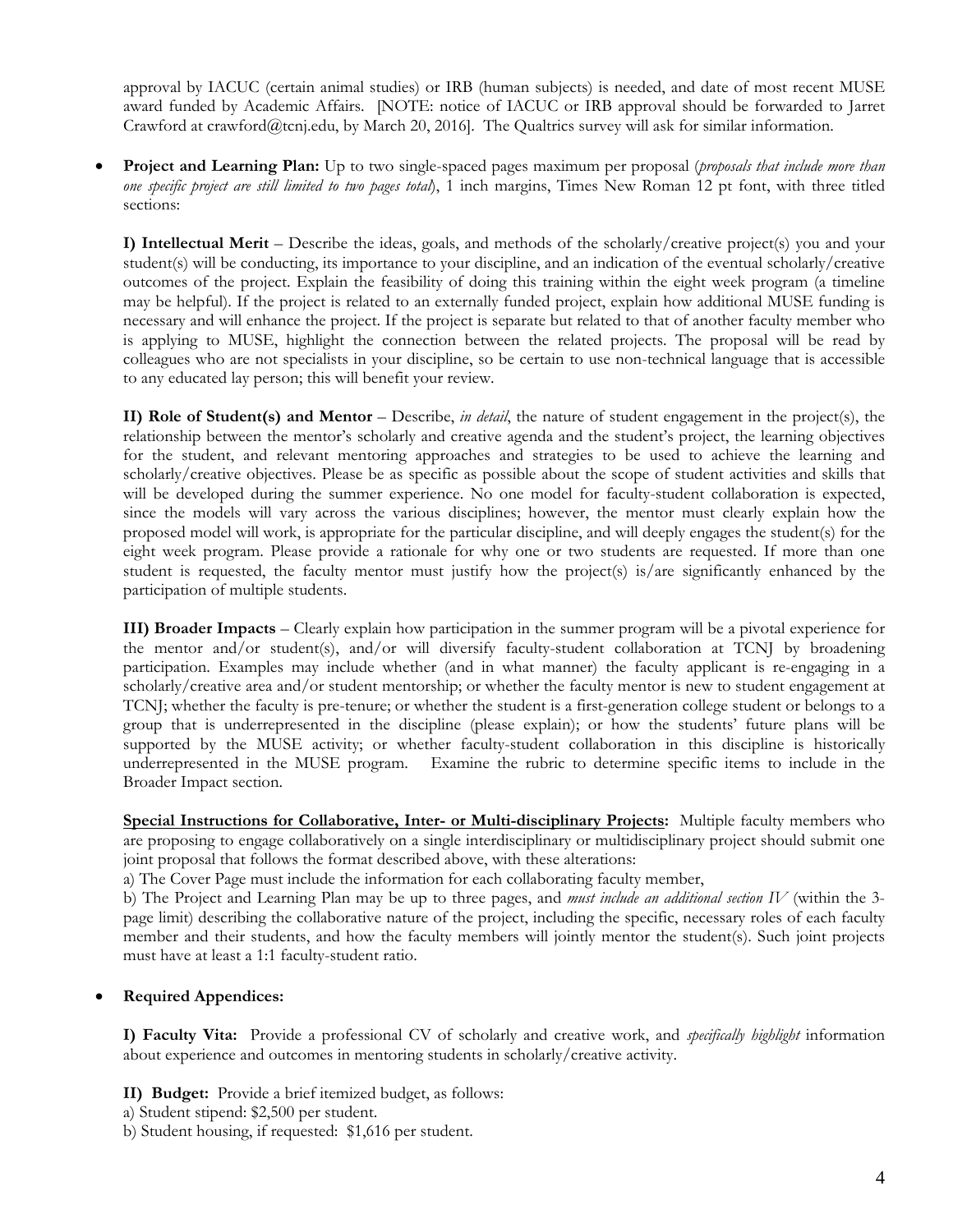- c) Faculty stipend: \$1,000 (note that this is the faculty stipend regardless of whether one or two students are sponsored).
- d) Project-related expenses (supplies, equipment, books, travel etc.): An itemized list with brief justification must be provided. The amount is not to exceed \$500 total. Poster printing costs are NOT included in this budget; the MUSE program will cover the cost of poster printing.

**III) Past MUSE award reports:** (one single-spaced page maximum per project, 1-inch margins, Times New Roman 12 pt font). Include your last two MUSE reports. Provide a brief report of the accomplishments related to the award(s), in non-technical language. These may include details about presentations, performances, reports, manuscripts submitted/accepted for publication that are co-authored with MUSE students, as well as information on student application/acceptance to other internships, graduate school, continued research involvement (e.g., senior thesis), competitions, fellowships and awards.

#### **IV) Student Application(s) (one or two per faculty member)**

#### **PROPOSAL REVIEW**

#### **Review Process:**

Submitted proposals from faculty members will be reviewed and evaluated by the interdisciplinary Faculty-Student Collaboration Award Committee (FSCAC), which is an all-faculty sub-committee of the Faculty-Student Collaboration Program Council. It is chaired by the Director of Faculty-Student Scholarly and Creative Collaborative Activity and MUSE, Jarret Crawford, and strives to include faculty representation from each School. The current members include Curt Elderkin (School of Science), Connie Kartoz (School of Nursing, Health, and Exercise Science), Jerry Petroff (School of Education), Susan Ryan (School of Arts and Communication), and Anthony Deese (School of Engineering). (At the time of RFP posting, no faculty from the Schools of Business or Humanities and Social Sciences had self-nominated for a seat on the Program Council.)

The Director will present the committee's evaluations to the Provost, who will award funding based on the FSCAC's evaluations and the available budget.

#### **Review Criteria:**

Each proposal will be reviewed based on intellectual merit and feasibility of the project, the degree of student engagement, broader impacts, and the qualifications of the faculty applicant and past accomplishments in mentoring students. The evaluation rubric that will be used by the committee can be found on the last page of this document; *all applicants are advised to consider the rubric as they prepare their proposals.* Applications from FSCAC members will be reviewed by an ad-hoc committee to be assembled by the Provost, composed of past Faculty-Student Collaboration Committee members and previous MUSE awardees. Prior to the review process, the FSCAC and the ad-hoc committee will conduct a norming process to help standardize the members' approaches to scoring.

#### **EXTERNALLY FUNDED PROJECTS**

Faculty and students who will be training collaboratively on externally funded projects in the summer of 2016 are encouraged to participate fully in the MUSE community. No proposal is necessary; however, the Director of Faculty-Student Collaborative Activity should be informed of the activity in a timely manner for planning purposes. If the student(s) are to be housed on-campus they will be housed with the MUSE-funded students (but housing must be paid by the external funding), and all externally funded students and faculty are encouraged to participate in coordinated community activities and the end-of-program event. The faculty project director for externally funded projects should provide the following information to Jarret Crawford (crawford@tcnj.edu, subject line: "externally funded MUSE project"), by March 27, 2016 or as soon as possible thereafter:

- 1. Title of the project, beginning and end dates.
- 2. Source of funding.
- 3. The names and departments of all participating faculty.
- 4. For each student: name, email address, PAWS ID, gender, and whether or not he or she will be housed on-campus.